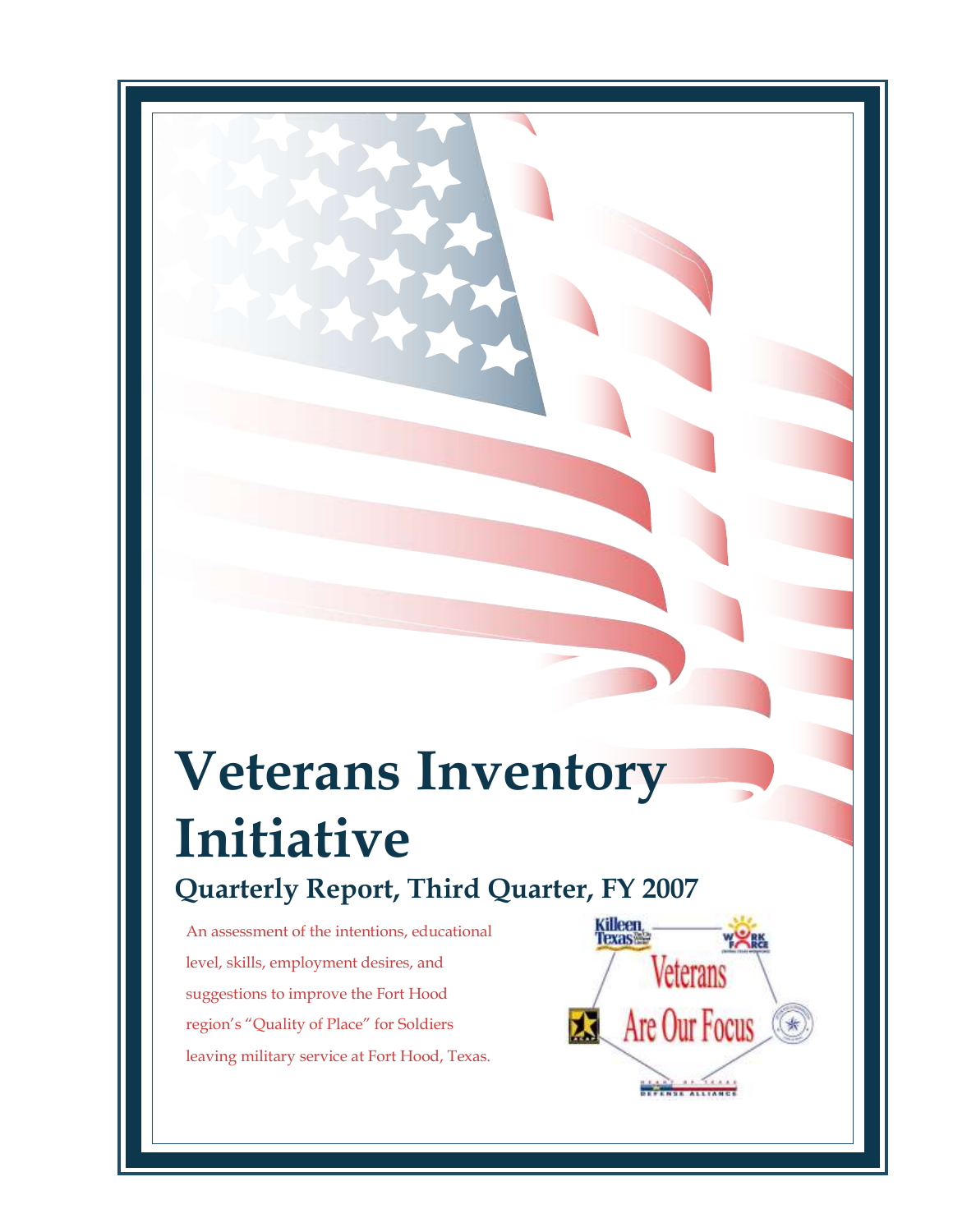

#### **Quarterly Report: 3rd Quarter, FY 2007**

(April - June 2007)

**A. BACKGROUND**: *Operation Economic Transformation* is the Greater Killeen Chamber of Commerce plan to identify, measure, and capitalize on new and emerging economic development opportunities present in the Fort Hood region. One key proposal of the plan was to regularly administer a survey designed to capture insightful information regarding the skills and desired career fields of veterans separating from military service at Fort Hood. In July 2006, the following parties entered into a Memorandum Of Understanding (MOU) to routinely inventory the intentions, educational level, skills, employment desires, and suggestions of separating Soldiers in order to improve the Fort Hood regional "Quality of Place":

- Fort Hood Adjutant General/Army Career and Alumni Program (ACAP)
- Central Texas Workforce Board
- Central Texas Workforce Development Centers
- Greater Killeen Chamber of Commerce
- Heart Of Texas Defense Alliance
- Texas Veterans Commission

Data is collected via a voluntary twelve-question survey administered during either the Transition Assistance Program (TAP) workshop or installation final clearance<sup>1</sup>. The purpose for the collection and analysis of this data is threefold:

1. develop and retain the region's skilled and motivated military Veteran workforce;

2. foster innovation and entrepreneurship; retain existing businesses, and attract new business to the region; and

3. align the efforts of the participating agencies to enhance options for current and future/potential residents.

**B. DEMOGRAPHICS**: For the period comprising April through June 2007:

1. 711 Soldiers completing their military service at Fort Hood responded to the survey.

2. 81 percent of respondents were leaving military service prior to becoming retirementeligible (454 reponses/64 percent), or were being medically discharged (120 responses/17 percent).

3. 19 percent (137 respondents) were retiring after 20 or more years of service, compared with 23.5 percent (370 respondents) the previous quarter.

# **DEMOGRAPHIC DISTRIBUTION**



1 Retiring Soldiers may participate in TAP up to two years prior to their retirement date, while non-retiring Soldiers may participate up to one year in advance. Approximately 60% of all Soldiers leaving the service at Fort Hood currently attend a TAP workshop, and of those, over 85% respond to this survey of postmilitary intentions.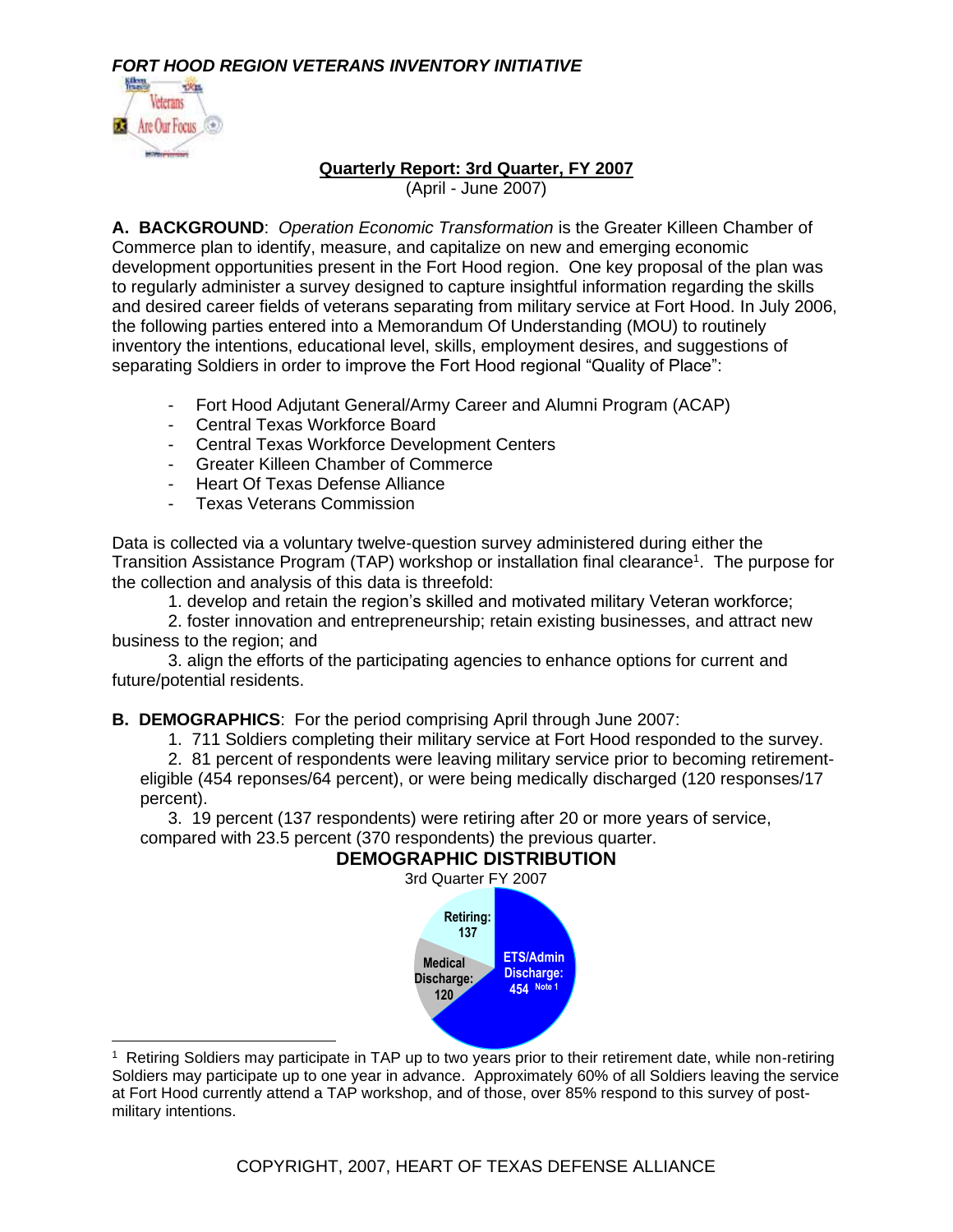

- 4. For the year-to-date (September 2006 June 2007):
	- a. 3,812 Soldiers completing their service have responded to the survey.
	- b. 2,513 (66 percent) were in the category of ETS/Administrative discharge
	- c. 549 (14.4 percent) were being medically discharged

d. 747 (19.6 percent) indicated their intention to retire with 20-plus years of military service.

Percentages according to the reason cited for leaving the service by quarter for the year-todate are as follows:



Note 1: Reasons Soldiers leave military service prior to becoming retirement eligible (usually after 20 years of Active service) include Expiration of Term of Service (ETS), i.e. their contractual enlistment term has ended; administrative discharge for a variety of reasons prior to their ETS date; and for medical reasons based upon the recommendations from a board of physicians who determine that a Soldier does not meet medical/fitness retention standards for continued military service.

# **C. INTENTIONS ON STAYING IN THE REGION**:

The respondents were asked to indicate if they intended on remaining in the region (within 30 miles of Fort Hood – generally equating to the Temple-Killeen-Fort Hood Metropolitan Statistical Area) when their service ended.

1. 268 respondents (representing 37.7 percent of all respondents) indicated they intended to stay in the region. This data represents:

- a. 89 retirees (65% of all retirement eligible respondents)
- b. 178 (31%) of non-retirement eligible respondents

c. an additional 167 (23.5 percent) responded they did not intend to stay in the region, but would do so if desirable employment were available.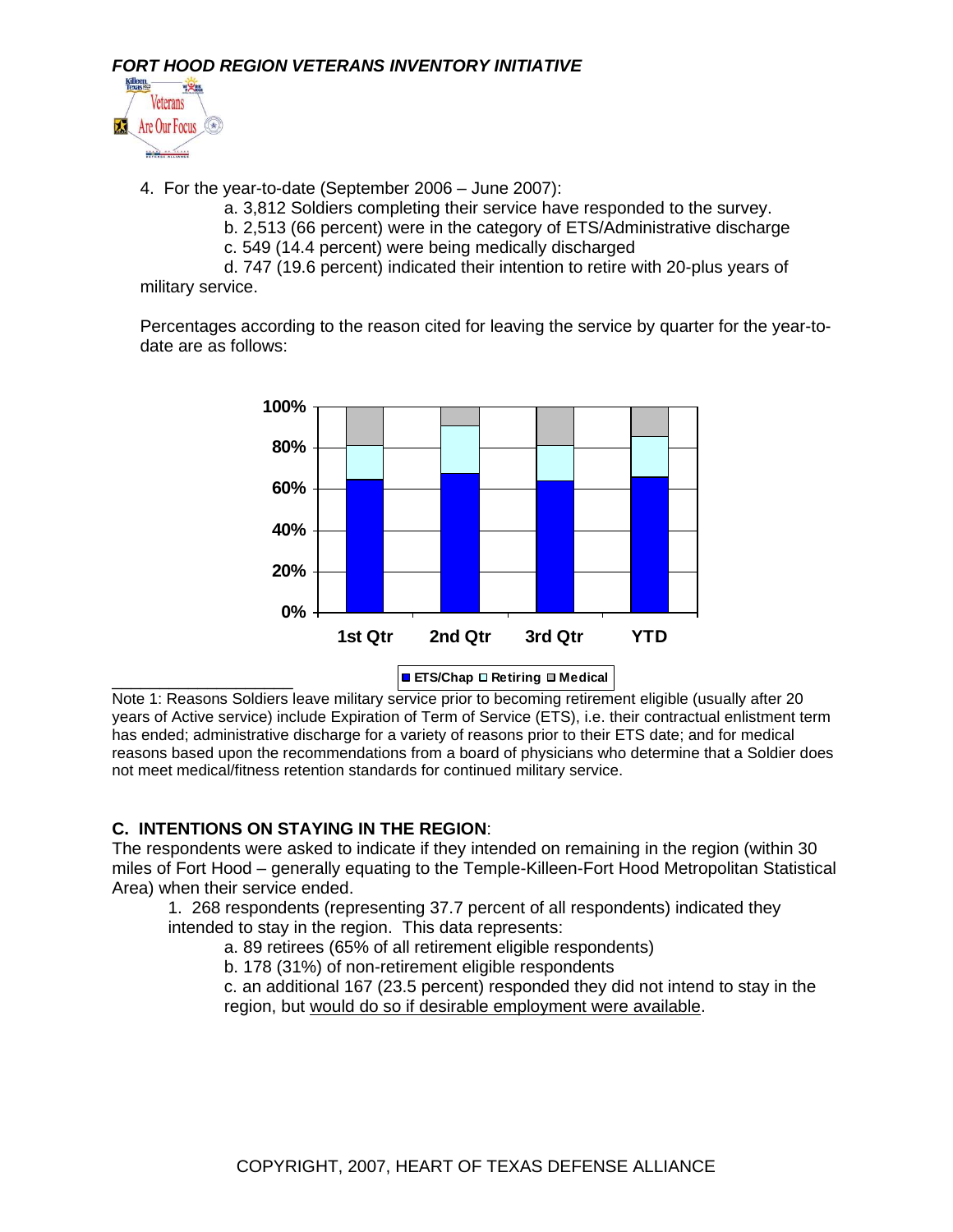



2. For the year-to-date (September 2006 – June 2007) a total of 1,374 Soldiers (36% of all respondents) leaving the service at Fort Hood indicated they intended to remain in the region once their service was completed.

3. Trends and Conclusions. Consistently, 1/3 of the respondents indicate they intend to remain in Central Texas when their service ends. In the 3rd Quarter, 167 additional respondents would stay in the region if desirable employment were available. For the year to date 1,314 Soldiers ending their service at Fort Hood indicated they intended to remain in Central Texas, and that number would nearly double if the type of employment the respondents desire was available. Retiring Soldiers represent 479 of the number remaining – an average of 53 per month.

4. While the Veterans Inventory Initiative only surveys the intent of Soldiers departing the service, it is possible to more accurately track the disposition of the retiring population, using data from the Retired Army Personnel System, which provides the actual numbers of retired Soldiers to zip code level. For the 12-month period ending in June 2007, the total number of military retirees grew by 2.7 percent in the Killeen-Temple-Fort Hood MSA. Nolanville, Harker Heights, Salado, Belton, and Temple each experienced growth rates exceeding the MSA average.

|                       | <b>JULY 2006</b> | <b>JUNE 2007</b> | <b>DIFFERENCE</b> | % CHANGE |
|-----------------------|------------------|------------------|-------------------|----------|
| <b>KILLEEN</b>        | 7407             | 7565             | 158               | 2.1      |
| <b>HARKER HEIGHTS</b> | 1560             | 1698             | 138               | 8.8      |
| <b>TEMPLE</b>         | 1023             | 1058             | 35                | 3.4      |
| <b>BELTON</b>         | 762              | 792              | 30                | 3.9      |
| <b>SALADO</b>         | 194              | 202              | 8                 | 4.1      |
| <b>NOLANVILLE</b>     | 200              | 224              | 24                | 12.0     |
| <b>COPPERAS COVE</b>  | 2997             | 3000             | 3                 | 0.1      |
| <b>GATESVILLE</b>     | 326              | 327              |                   | 0.3      |
| <b>KEMPNER</b>        | 824              | 845              | 21                | 2.5      |
| <b>LAMPASAS</b>       | 341              | 342              |                   | 0.3      |
| <b>MSA</b>            | 15,364           | 16,053           | 419               | 2.7      |

The military retiree rate of growth for north Texas (174 counties less the Killeen-Temple-Fort Hood MSA) was 1.3 percent for the same period.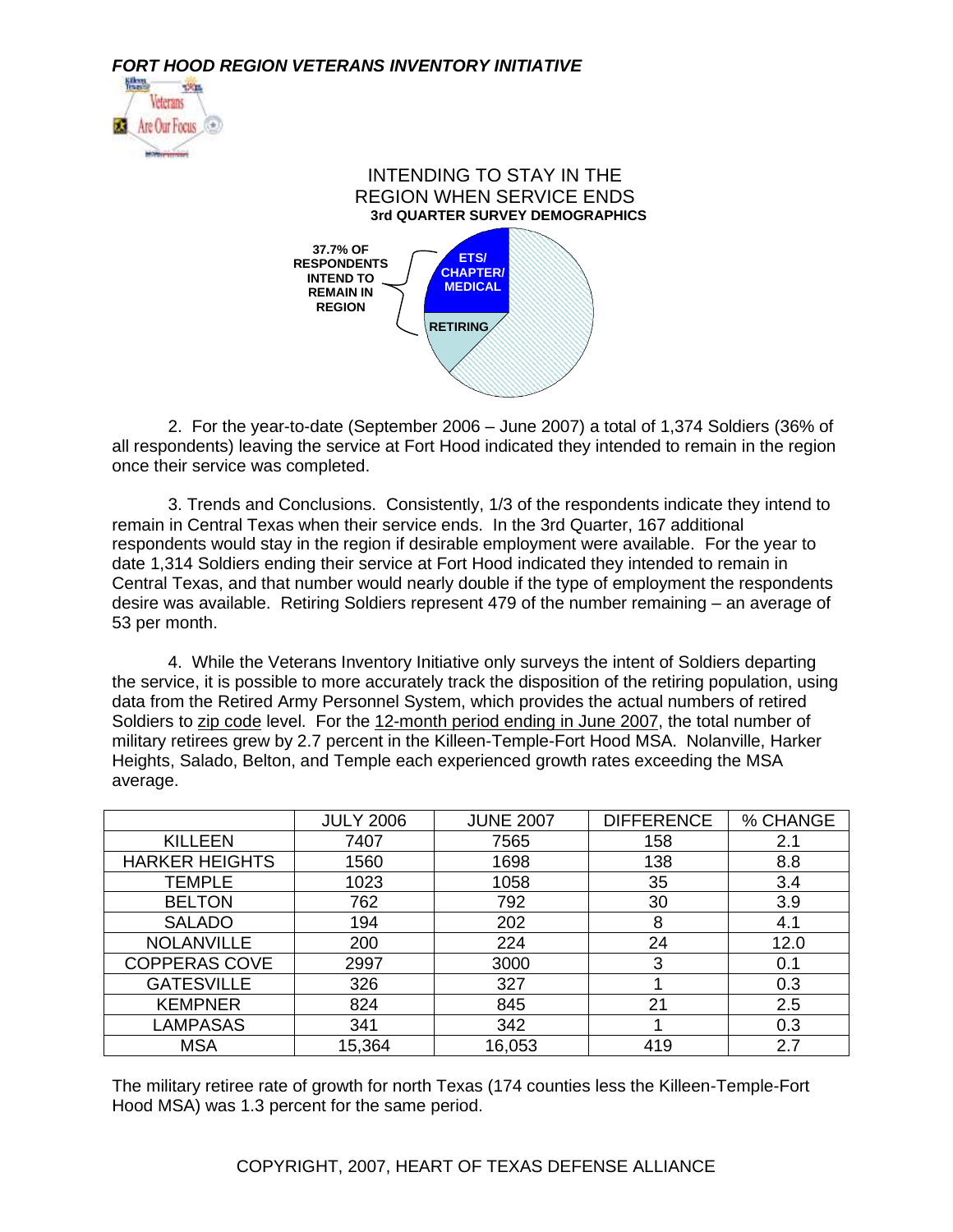

The data for rates of growth remains consistent this quarter, compared to previous data. However, the number of retirement-eligible Soldiers indicating they intend to remain in the region after retirement for survey purposes (which may be up to two years before they retire) appears to be higher (by approximately 1/3) than the number actually staying. We will continue to monitor retiree data during 2008 to determine the potential relationship between intent and fact. It is possible that the intent to stay may erode as the actual retirement date approaches. The survey data clearly indicates that the availability of desirable employment plays a major role in the intention to remain in the area.

**D. MILITARY OCCUPATIONAL SPECIALITIES**: Departing Soldiers represented 134 different Military Occupational Specialties. The top five categories/specialties amounted to 54.7 percent of the total responses received. The top four categories (Combat Arms, Logistics Specialist, and Aviation) from the  $2^{nd}$  Quarter remained the top four in the 3rd Quarter. Motor Transport Operators moved back to the number five position.



1. **Combat Arms** (170 responses) comprises four separate specialties, listed below, along with the number of respondents. Given the units at Fort Hood (seven Brigade Combat Teams and two Fires Brigades), and deployment cycles, the number of Combat Arms Soldiers leaving the service is predictable. Most, if not all, will be combat veterans of the Iraq/Afghanistan campaigns, which have a distinctive small-unit focus by their nature. Therefore, in addition to the skills listed below, these Soldiers would likely have extensive leadership and staff planning skills that far surpass those of their civilian peers.

a. Armor/Cavalry (60): member or leader who employs main battle tanks or cavalry fighting vehicles in combat operations, and performs reconnaissance and security.

b. Artillery (55): operates or supervises high technology cannon artillery weapons, automated tactical data systems, intelligence activities, target processing, radar operations, artillery surveying operations, or meteorological observation.

c. Infantry (43): member or leader who individually employs small arms/heavy anti-armor weapons in support of combat operations.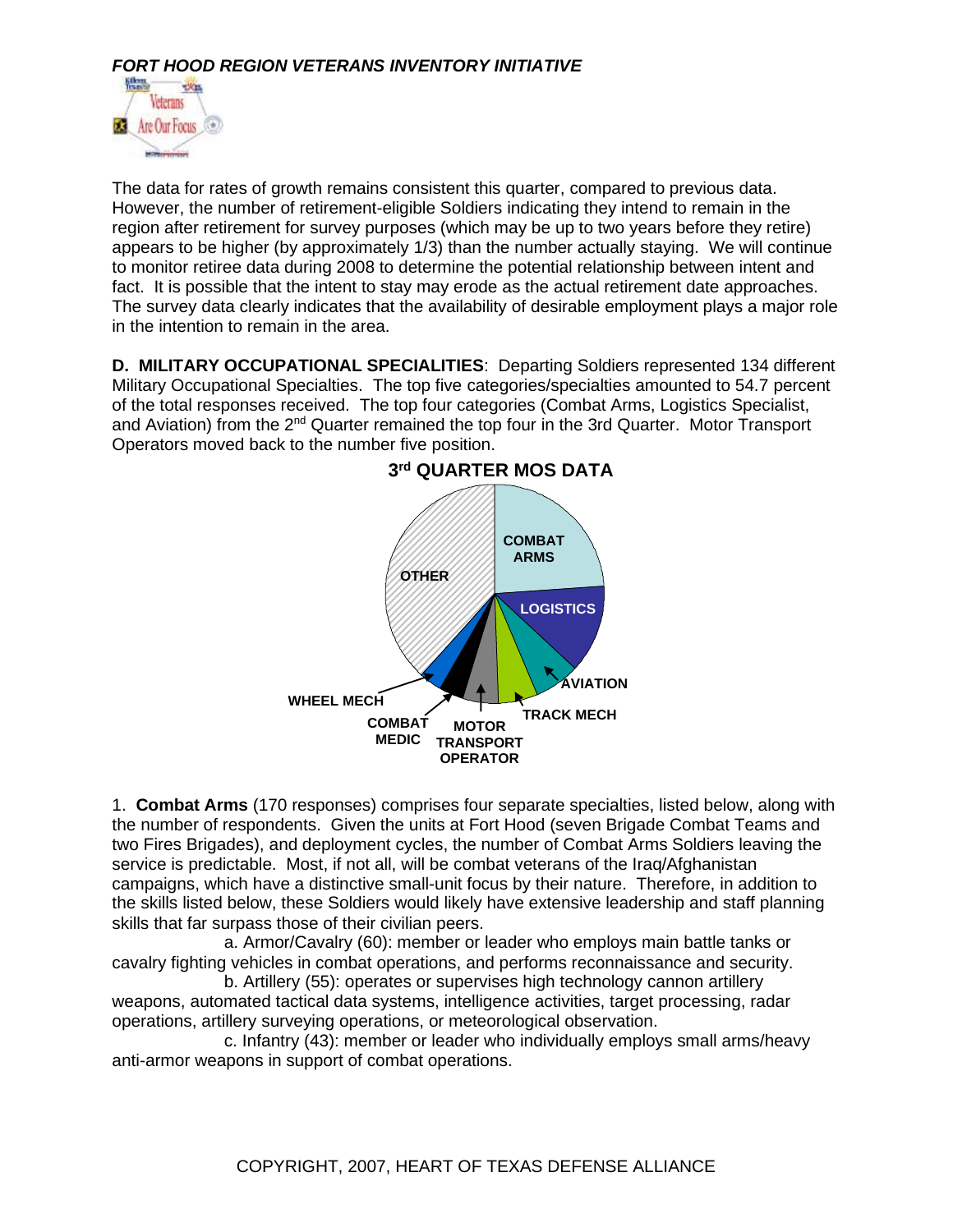

d. Air Defense (12): operates command/control/communications/computer information systems or the lightweight, highly mobile Avenger or medium weight Patriot Air Defense Missile systems.

2. **Logistics Specialist** (93 responses) comprises three separate specialties, listed below, along with the number of respondents in each specialty.

a. Automated Logistical Specialists (92A; 36) supervise and perform management or stock record/warehouse functions pertaining to receipt, storage, distribution and issue, and maintain equipment records and parts.

b. Unit Supply Specialists (92Y; 30) supervise or perform duties involving the request, receipt, storage, issue, accountability, and preservation of individual, organizational, installation, and expendable supplies and equipment.

c. Petroleum Supply Specialists (92F; 27) supervise the receipt, storage, accountability, and cares for dispensing, issuing and shipping bulk or packaged petroleum, oils, and lubricants.

3. **Aviation Specialties**. There were 48 respondents representing eight different enlisted specialties, ranging from aircraft structural repairers to airframe-specific armament/electrical/avionics system repairers. There were three officer/warrant officer specialties including six helicopter pilots and one C-12 fixed wing pilot.

4. **Track Vehicle Mechanics** (41 responses – 63A/H/M/X/Z) performs or supervises unit maintenance, diagnose, and troubleshoot malfunctions on gas turbine and diesel power plants; and the suspension, steering, hydraulics, auxiliary power units, and the armament/fire control systems on tracked vehicles including the M1 Abrams main battle tank and Bradley Fighting Vehicle.

5. **Motor Transport Operator** (37 responses – 88M/N) supervises (truckmaster/dispatcher) or operates wheel vehicles ranging from sedans/High-Mobility Multipurpose Wheel Vehicles (i.e. Humvee) to the Heavy Equipment Transporter (capable of line hauling a main battle tank) to transport personnel and cargo. An overwhelming majority of respondents indicated they possess a Commercial Driver's License (CDL). In addition to drivers, two respondents indicated they were multi-modal transportation management coordinators (88N) that monitor, control, and supervise the movement of personnel, equipment, and cargo by rail, highway, and water.

Combat Medics (26 responses - 68W) and Wheel Vehicle Mechanics (24 responses – 63B) were the number six and seven most prevalent MOS', respectively

# **E. DESIRED POST-MILITARY SERVICE EMPLOYMENT:**

Respondents are asked to indicate the type (or types) of post-military employment desired. In order to standardize input for ease of analysis, the survey provides 12 broad categories, generally conforming to industry categories found in the North American Industrial Classification System (NAICS), but respondents may write in and/or amplify any area not listed. The data indicates the five categories of post-service employment desired are:

- 1. Law Enforcement: 223 responses
- 2. Management: 219 responses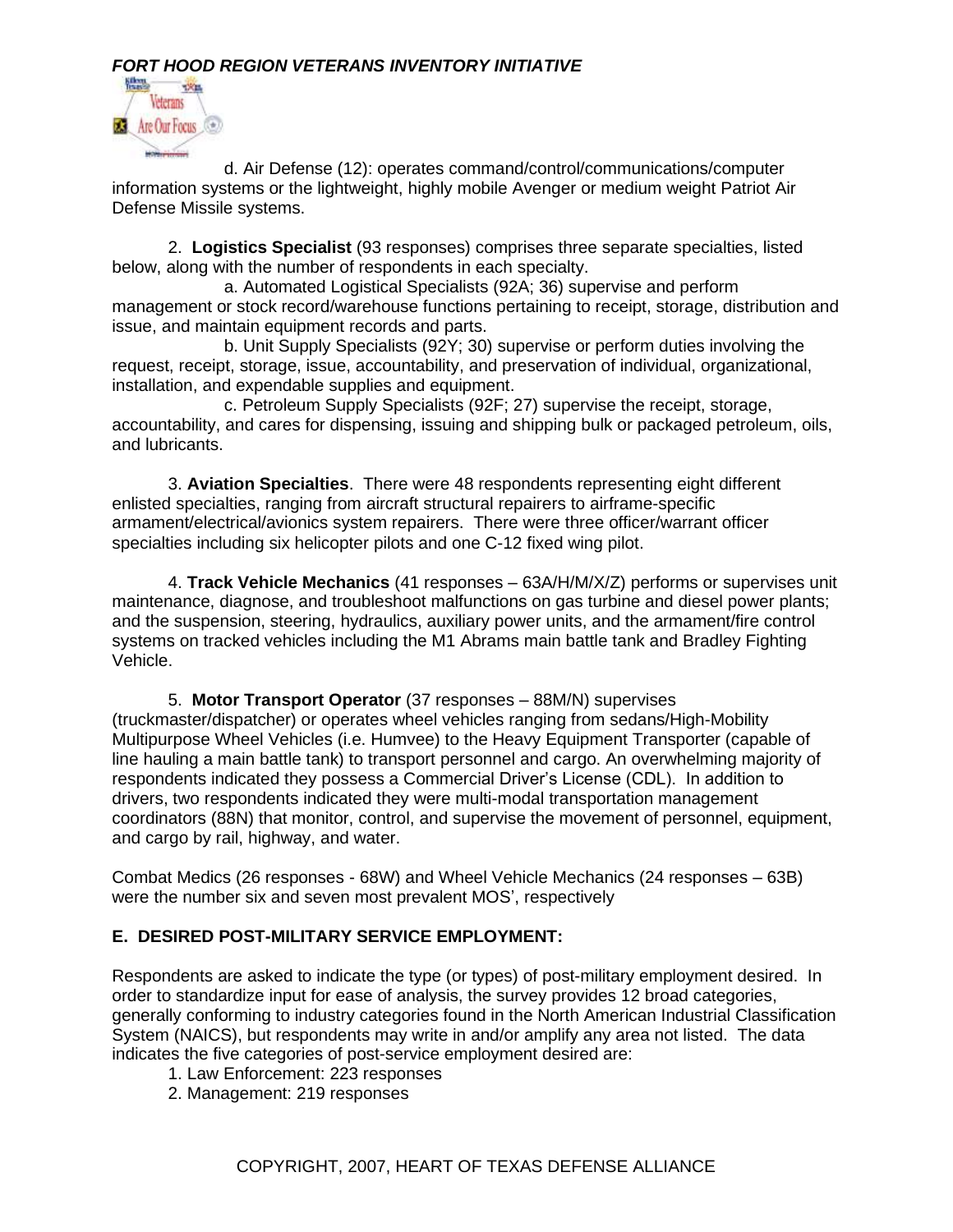

- 3. Administrative: 175 responses
- 4. Transportation: 152 responses
- 5. Equipment:  $130$  responses<sup>2</sup>

Officers and Non-Commissioned Officers eligible to retire have spent many years leading increasingly larger and more complex organizations, are graduates of an Army Professional Education system that focuses on developing their leadership skills, and have demonstrated success as a result of their longevity of service. In most cases, their skills would include human resource development, supervision of large numbers of subordinates, fiscal planning, etc. Therefore, Management and Administration are areas of post-service employment that are consistent with their training and experience.

Soldiers leaving the military prior to becoming eligible for retirement have consistently rated Law Enforcement high. Given the skills of the predominant Military Occupational Specialties (Combat Arms), a high rate of recent combat experience, and advanced educational attainment of the respondents, a wide range of possibilities available in the Law Enforcement area is apparently appealing. The Transportation and Equipment areas most likely reflect the numbers of Motor Transport Operators and Track/Wheel Vehicle Mechanics responding to the survey.

While not a major focus of this initiative, Soldiers responding to the survey question about the type of employment their spouse desired, listed Medical (92 responses), Administrative (68 responses), Management (72 responses) and Education (69 responses).

#### **F. EDUCATION LEVEL OF THOSE REMAINING IN THE REGION:**

Respondents were asked to indicate their highest level of educational attainment. The data depicted below represents only those respondents who indicated they intended to stay in the region upon completion of their service, and is separated by those eligible for retirement and those Soldiers leaving the service that are not retirement eligible.<sup>3</sup>

The data indicates that over 92 percent of retirement-eligible respondents who intend on remaining in the region have post-secondary education. 51.7 percent list their highest education level as "Some College", and 27.3 percent have received their Associates Degree. Nearly 60 percent of non retirement-eligible Soldiers have post-secondary education, with 40.2 percent indicating they have "Some College."

<sup>&</sup>lt;sup>2</sup> Employers desiring to hire Fort Hood veterans may post their job announcement on the ACAP website [\(www.acap.army.mil\)](http://www.acap.army.mil/). Large employers with an employment website can post the URL on the ACAP website which will directly link to their employment website. Employers can also coordinate with the Fort Hood Transition Services Manager (Linda Christ at (254)288-6735) to arrange to recruit potential Veteran employees in person Tuesday through Thursday, and briefly address the TAP workshop (industry they represent, skills they are seeking, availability to discuss job opportunities.)

Employers can place a job posting via "Work In Texas" [\(www.workintexas.com\)](http://www.workintexas.com/) – a statewide, internet-based job matching system through the Central Texas Workforce Center (254) 200-2020.

The Texas Veterans Services staff work closely with the Central Texas Workforce Business Services including job development, direct referrals, and military skills-civilian occupations matching. Contact Jerry Butts (Killeen: (254)200- 2026) or Eugene Hall (Temple: (254)773-1607, ext. 4032) for more information.

<sup>3</sup> Data is for 89 retirees and 179 non-retirement eligibles; n=268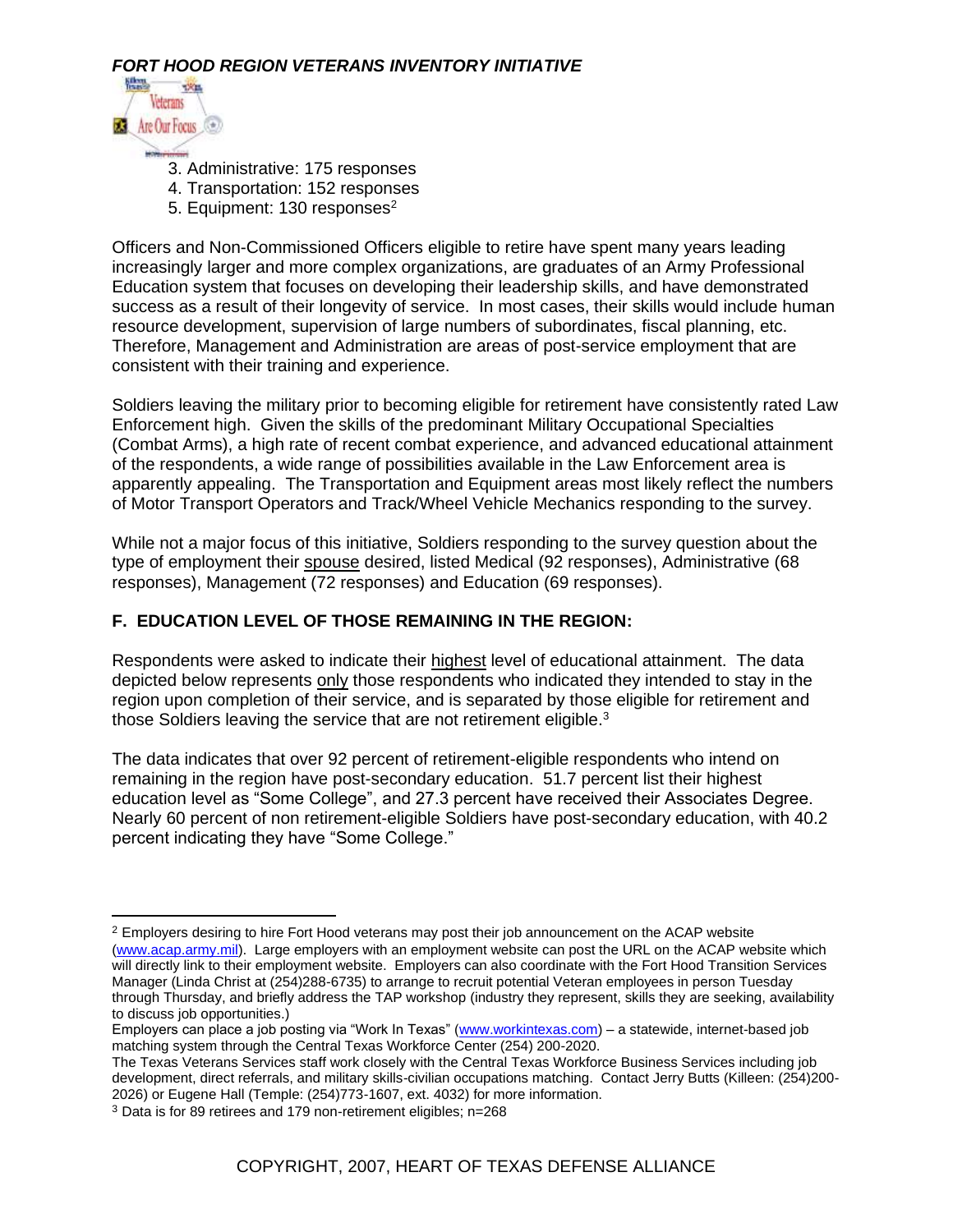

The percentage of retiring Soldiers with baccalaureate degrees dropped slightly from the 2<sup>nd</sup> Quarter, but the percentage with at least "some college" increased by 5.2 percent. The percentage of non-retirement eligible Soldiers who already possess an Associates Degree or Bachelor's degree (17.9 percent) increased 4.5 percent and 0.9 percent respectively over the 2<sup>nd</sup> Quarter.



1. When the highest level of educational attained by Soldiers leaving the service at Fort Hood is expressed as a percentage of all respondents (rate of educational attainment) and compared to educational attainment for Bell County Texas and the state of Texas as a whole, the following comparison can be made<sup>4</sup>:



<sup>4</sup> Source: Texas Higher Education Coordinating Board; also cited on the Texas A&M University Real Estate Center – Market Overview 2006.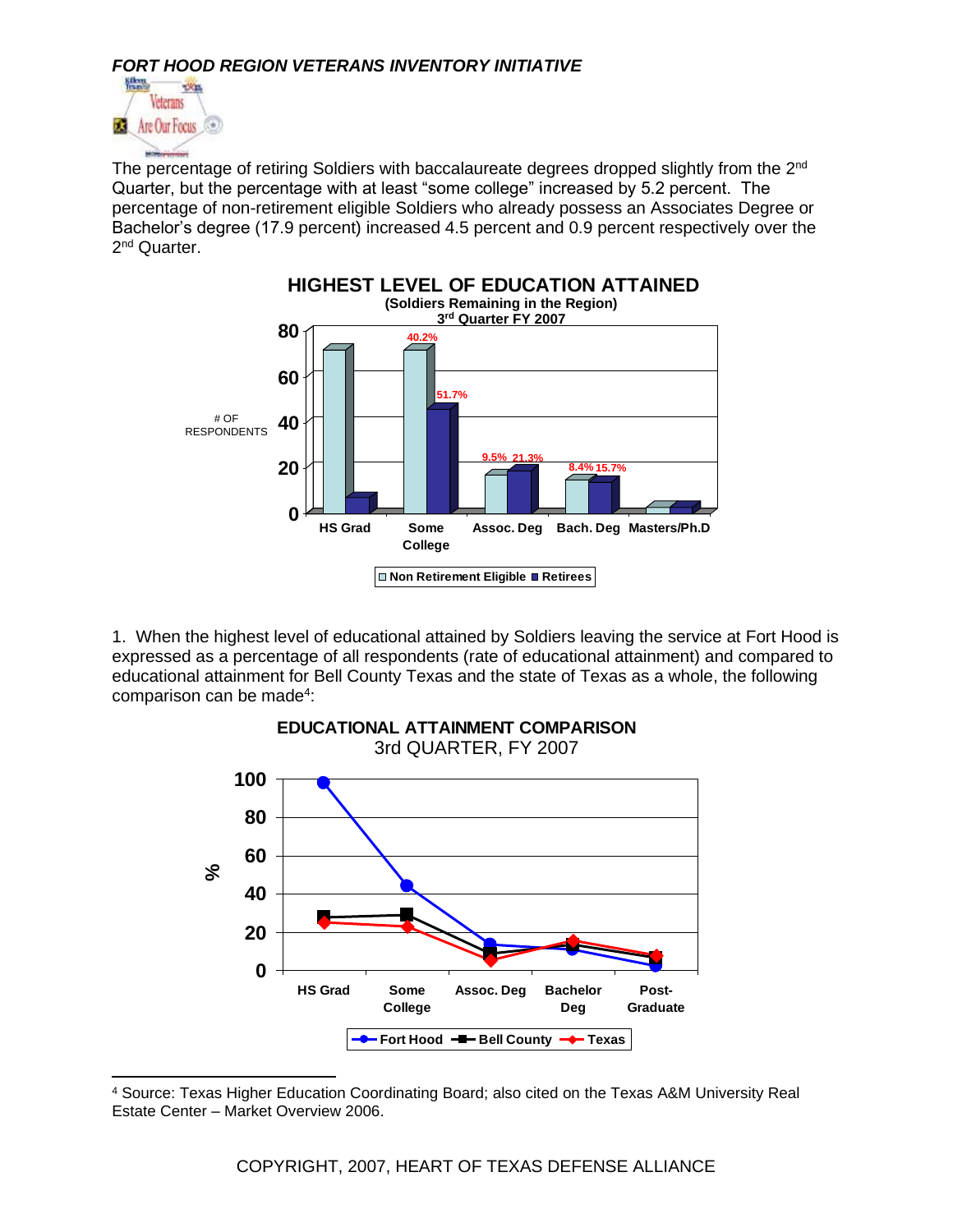

2. Conclusions. The data indicates Soldiers are better-educated than their civilian counterparts in the region and statewide. This is reflective of a high degree of self initiative and demonstrates that Soldiers willingly embrace the notion of lifelong learning. Continuing education is an important component to retention, and it is routine for Soldiers to perform in an increasingly sophisticated and technical operating environment in the execution of their duties. In 2006, there were 3,415 Fort Hood Soldiers enrolled in Central Texas College, the local community college, pursuing Associates Degrees and/or vocational/technical training; and for academic year 2006, an average of 73 Soldiers were enrolled in upper-level/graduate coursework at the Tarleton State University System Center – Central Texas.

#### **G. DESIRED "QUALITY OF PLACE" IMPROVEMENTS:**

1. A key consideration in the retention of a talented military Veteran workforce is how those individuals perceive the "Quality of Place" in which they choose to live upon separation from military service. Respondents were asked to indicate the recommended improvements they would desire in the areas of higher education, retail shopping, health care, entertainment, child care and "other" that would positively affect their decision to remain in the region.

2. The most frequently recurring response was "other." The survey affords respondents the opportunity to provide additional written comments, and the most often-noted areas respondents perceive needing improvement are:

- a. more pay/better jobs
- b. more college classes/degrees

c. community activities (which may be linked to, but is not necessarily inclusive of entertainment, retail shopping, etc.)

- d. crime rate
- e. taxes

24 percent of respondents listed higher education (second-highest response). Housing was third (17.3 percent), and entertainment was fourth (16.9 percent). Less than 10 percent of respondents listed child care, health care, or retail shopping as Quality of Place factors they perceived needed improvement.

3. Perceptions versus reality. Specific comments on the improvements departing Soldiers cite as desired to improve the Central Texas "Quality of Place" remain consistent from previous reports. As 75 to 80 percent of Fort Hood Soldiers reside in the communities of Central Texas (98% within 10 miles of the Fort Hood main gate), the comments reflect their perceptions of areas where improvements might further influence their decision to remain in the region when their military service ends. Several efforts such as the future Texas A&M University-Central Texas (including more seamless articulation agreements with the local community colleges), the IH-35/U.S. 190 improvements, planned retail shopping and restaurant venues, etc. are positive indications that the Fort Hood region is aggressively addressing these areas. We will continue to monitor the responses for any significant changes in subsequent reports.

*Additional information not addressed in this quarterly report may be available for release to eligible entities. Requests for specific information should be addressed in writing to Executive*